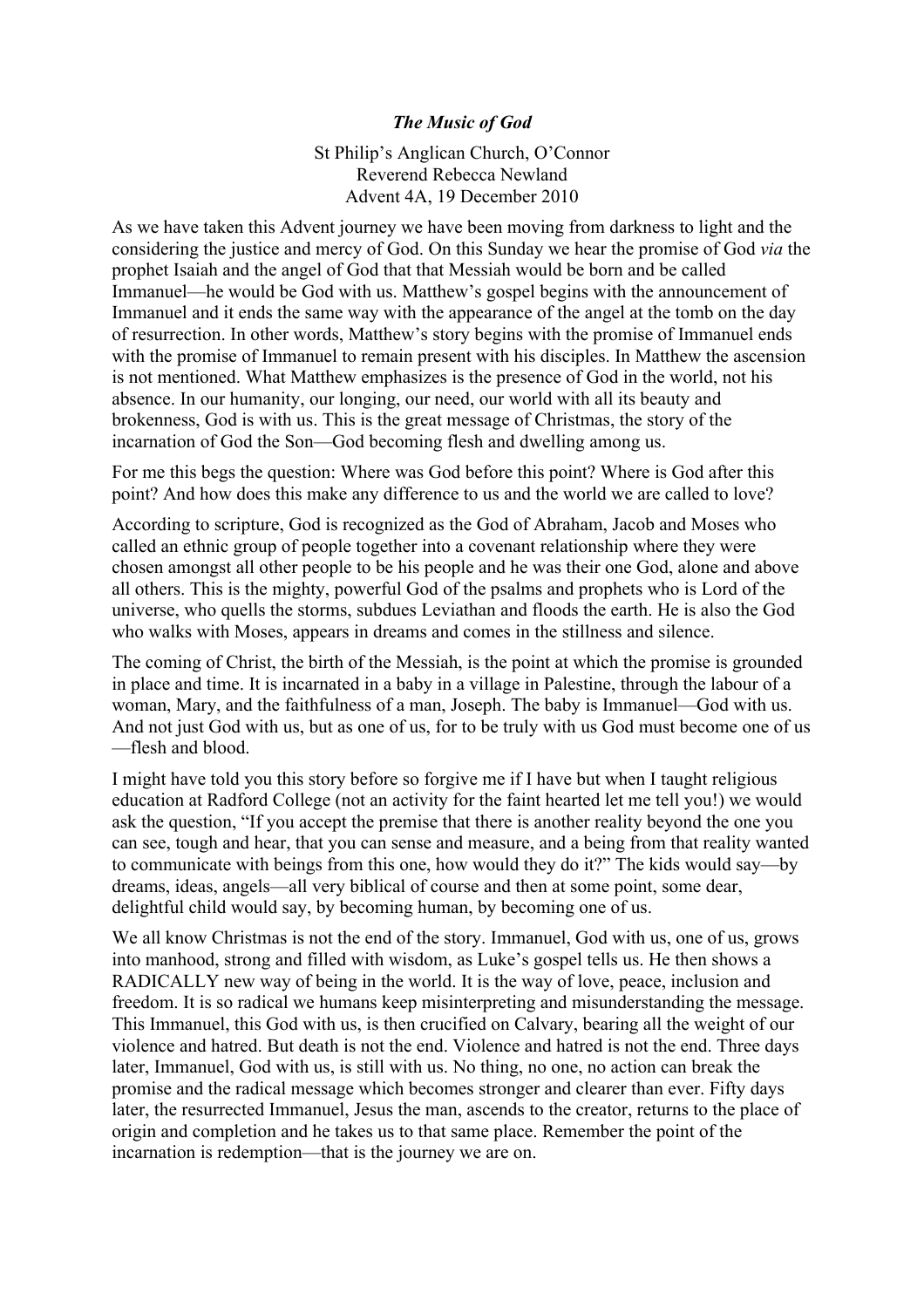Does this mean that 2000 years ago give or take a year or two that God then disappeared into some distant heavenly region and is no longer Immanuel, God with us? Well if we are truly Trinitarian and living a Trinitarian reality then the answer is no. As Jesus promised, he would continue to be with us. He would be present in and through his Spirit, the Holy Spirit. And this is of course what the church is—it is a community of the followers of Christ Jesus, who live his way and truth—his message, with him and through him, in the power of his Spirit. It is the community that gathers around the Lords table sharing in his presence through the sacrament of bread and wine.

Now, I have given you a potted version of the salvation story as understood in the experience and teaching of the Christian Church down the centuries, give or take a heresy or two. It is a story with a beginning, a pivotal world changing middle and an end we are still travelling towards. It is a narrative of Immanuel, God with us.

What I want to do now is give you another way to imagine Immanuel, God with us, because one of the difficulties we have with the language we have to describe God is how limited it is. Theologians know this of course and when you do theology 101 at university the first point that the lecturer makes is how woefully inadequate are all our conceptions of God. And then trying to fit the notion of God into our modern context is even harder. When we think about Immanuel, God with us, we tend towards two extremes. We either cannot comprehend it all because we have a picture of the classic deist God who exists outside space and time, completely separate from reality or we conflate God and reality and end up with pantheism, where God is identified with reality. In this idea God and the world lose their discreteness, their uniqueness and therefore their freedom. In the narrative I told God seems to pop in and out like an unpredictable jack in the box. At the centre of this dilemma is the fact that we are picturing God and the world as discrete entities that by their very nature cannot occupy the same space and time.

When we try and live with this picture only we end up with the idea that somehow God exists just over our left shoulder, or beside us, or sometimes within us in some empty space or even up somewhere in the clouds. God will occasionally, on good days, intervene in our reality, directing the worldly traffic, or whisper directions in our ear or heart. Or sometimes it just seems like he is ignoring us like a disappointed father ignores an unruly child. I am not saying these things don't happen. I believe and know they do. The narrative I told is the story of the relationship between a personal God and his people and how God has tried to communicate over the millennia. It is narrative that contains the experience of generations of people of faith. Like my theology 101 lecturers I am suggesting this picture has its limitations particularly for those who find freedom in their relationship with God and the idea of an interventionist God hard to understand.

What I say next will I hope fill out the narrative and helps us live the knowledge of God with us as we live each moment, as we breathe each breath, as we embrace the world around us. This idea is not mine. It comes from the work of Jeremy Begbie the theologian, musician and musicologist. He would say he didn't make it up either but is built upon scripture and the ideas of others.

So to fill the story out, instead of imagining God and ourselves as discrete objects in space and time, imagine God and each one of us as sounds, musical notes. For this I need my iPod and my violin.

The thing with music is two or more notes can occupy the same space and time. All musical genres reveal this. I have just two to share … In these examples many notes sound and make a totality of musical experience. Each of the notes are part of the whole yet remain distinct